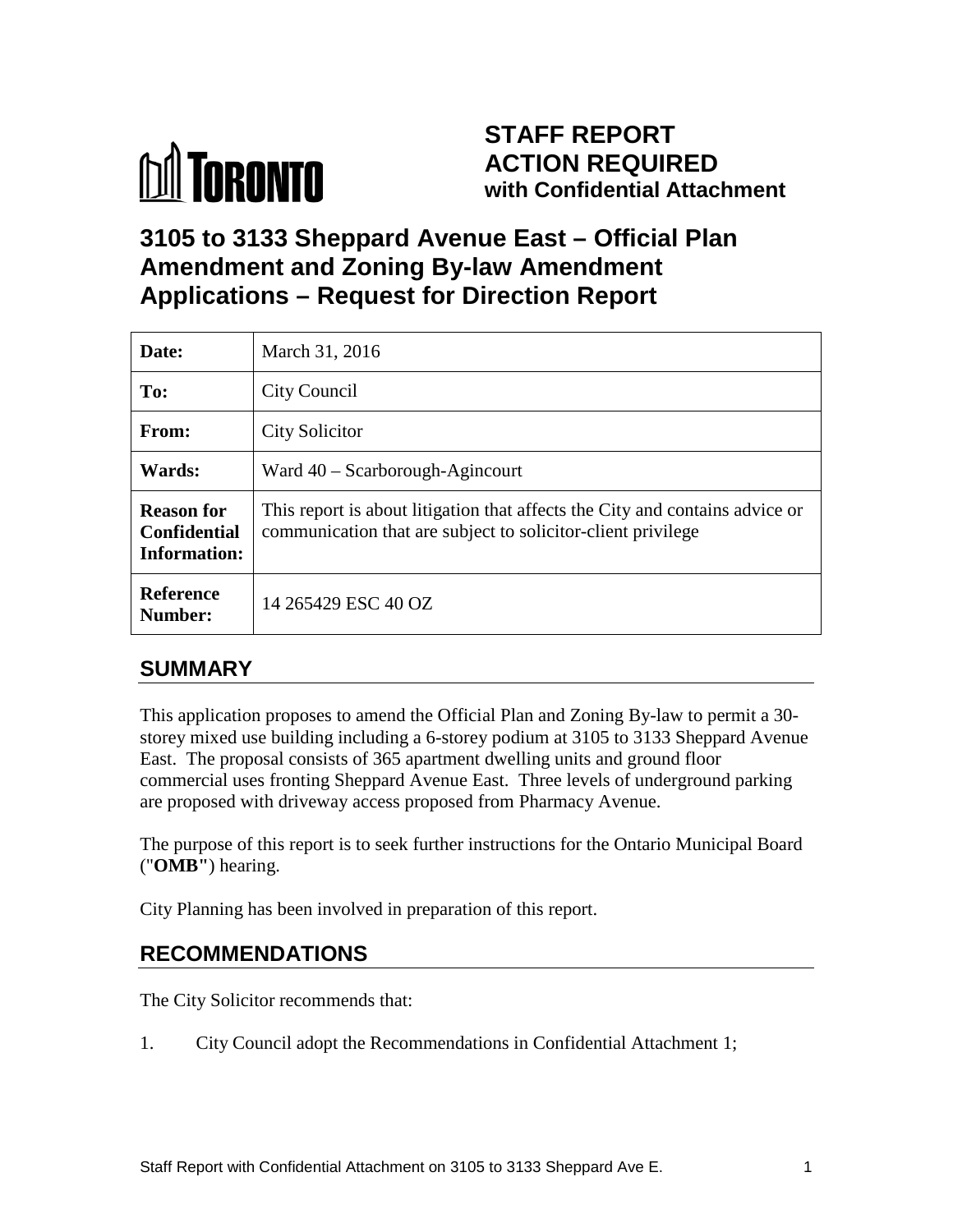- 2. City Council authorize the public release, at the end of the Council meeting, of the Confidential Recommendations in Attachment 1, including Appendices "A" and "B", if adopted by City Council; and
- 3. All other information contained in the Confidential Attachment 1 is to remain confidential.

#### **Financial Impact**

There are no financial implications resulting from the adoption of this report.

### **DECISION HISTORY**

At its meeting on April 14, 2015, Scarborough Community Council adopted the recommendations of the Preliminary Report on the above-noted applications, with an amendment to expand the notification area for the community consultation meeting. The Preliminary Report is available on the City's website at: <http://app.toronto.ca/tmmis/viewAgendaItemHistory.do?item=2015.SC5.25>

On June 29, 2015, the owner appealed the Official Plan and Zoning By-law Amendment applications to the Ontario Municipal Board citing City Council's failure to make a decision within the prescribed time frames set out in the *Planning Act*. A pre-hearing conference was held on September 29, 2015 with a second pre-hearing conference scheduled on January 26, 2016. A full hearing is scheduled for 10 days beginning April 18, 2016 at the Scarborough Civic Centre.

#### **ISSUE BACKGROUND**

This application proposes to demolish the existing commercial plaza and amend the Official Plan from *Neighbourhoods* to *Mixed Use Areas* and Zoning By-law to permit a 30-storey mixed use building including a 6-storey podium.

The U-shaped podium extends along the Sheppard Avenue frontage and partially along the Pharmacy Avenue frontage and east property line. The tower element sits atop the podium along the northwest portion of the site towards the intersection.

The proposal consists of 365 apartment dwelling units and 1,190 square metres of ground floor commercial uses fronting Sheppard Avenue East. The total proposed gross floor area is 29,005 square metres or approximately 5.84 times the area of the lot.